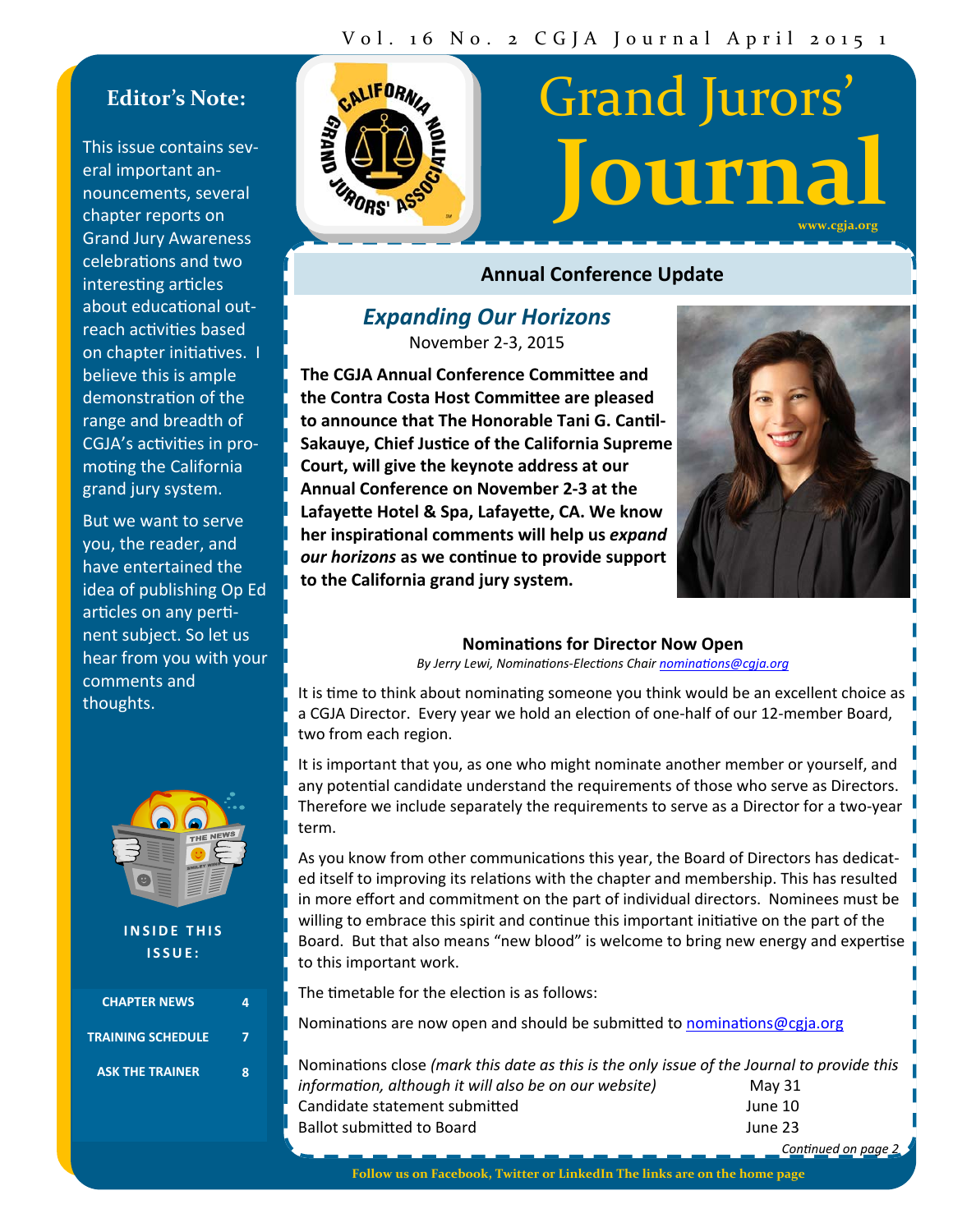# Vol. 1 6 No. 2 CGJA Journal April 2015 2

*Continued from page 1*

Membership closes for eligibility to vote (see note below) July 31 Ballot mailed **August 15** August 15 Ballot returned September 15 Ballots counted and reported to Board and candidates **Section** October 10 Results announced at Annual Conference The November 2

**An important note:** If you contemplate changing your mailing address by the end of July, please be sure to noƟfy the Membership Relations Committee (membershiprelations@cgja.org) to be sure you get your ballot on time.

Committee members, who may be contacted, are as follows:



| <b>North Region</b>   |                    |                        |
|-----------------------|--------------------|------------------------|
| Director/Vice-chair   | Marsha Caranci     | caranci@aol.com        |
| Member                | Ray Frisbie        | frisaus@hotmail.com    |
| <b>Central Region</b> |                    |                        |
| Director              | Lloyd Bell         | lloyd.bell@comcast.net |
| Member                | Nadine Muller      | namgrand@earthlink.net |
| <b>South Region</b>   |                    |                        |
| Director/Chair        | Jerry Lewi         | nominations@cgja.org   |
| Member                | <b>Betty Flick</b> | wflick321@comcast.net  |
|                       |                    |                        |

# **CGJA Director ResponsibiliƟes Per the CGJA Bylaws, ArƟcle 6, Directors Section 4. Duties**

It shall be the duty of the Directors to:

- (a) Perform any and all duties imposed on them collectively or individually by law, or pursuant to these Bylaws.
- (b) Prescribe the duties and fix the compensation, if any, of all officers, agents and employees of the Corporation, except as otherwise provided in these Bylaws*.*
- (c) Supervise all officers, agents and employees of the Corporation to assure that their duties are performed properly.
- (d) Meet at such times and places as required by these Bylaws.
- (e) Register their address*,* including any electronic address (e.g. E‐Mail or FAX), with the Secretary of the Corpo‐ ration.
- (f) Approve the proposed annual ballot which includes a slate of qualified candidates for Director.
- (g) Elect officers of the Corporation.

# **Per the CGJA Policy Manual, §2.000, Board of Directors**

# **2.013 Director Responsibilities**

- A. In addition to those duties outlined in the CGJA Bylaws, Directors shall attend all Board meetings except when excused by the President. Directors must be willing to participate in teleconference or face-to-face Board meetings at their own expense.
- B. Directors shall read and review all agenda packet items in preparation for each Board meeting.
- C. Directors shall attend the CGJA Annual Conference if possible, and shall do so at their own expense.
- D. Each Director shall be active on at least one of the CGJA's committees.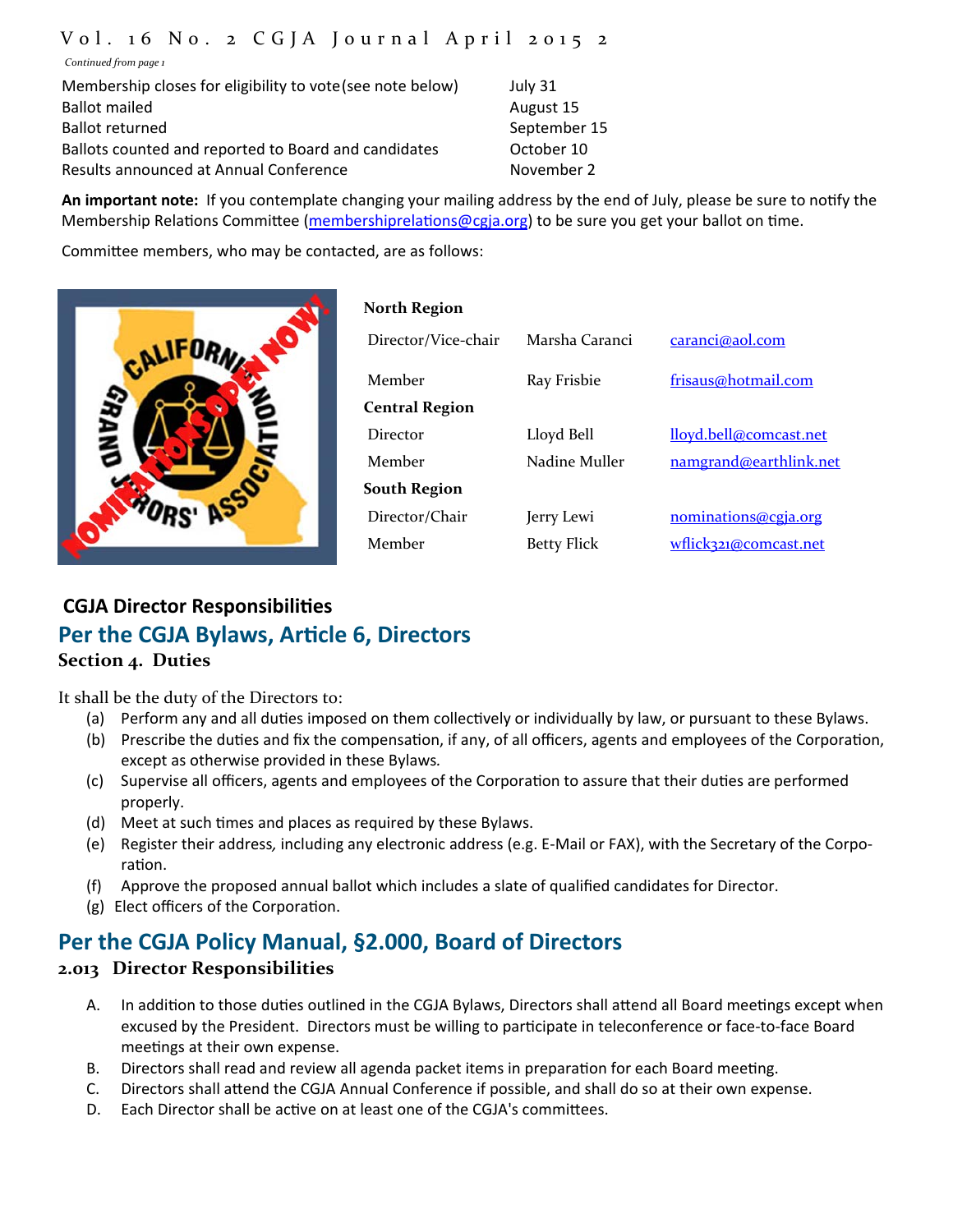# **ROBERT GEISS BEST GRAND JURY REPORT AWARD**

It is time to submit nominations for the CGJA's *Excellence in Reporting – Best Grand Jury report award*. Last year's winner was San Francisco for *Deja Vu All Over Again, San Francisco's City Technology Needs a Culture Shock.* The previous year's winner was San Luis Obispo County's report on their sanitation district.

A single investigation or a series of directly related investigations done within the preceding five years are eligible (2009) -2014 -- thereby allowing sufficient time for responses). The award will be presented at the Annual Conference in November.

To justify the award, the report needs to compete with other nominations on the criteria shown below. The online submission process is easy once you have written an explanation and collected the documentation. See *hƩp://cgja.org/ei*.

Report quality ‐‐ legible, documented, succinct, complete, and understandable

Citizen Impact: Importance or severity of problem

Duration/persistence of the problem

Difficulty of the investigation - many agencies, bureaucratic interference (e.g., denials, subpoenas), etc.

Substantiated findings and recommendations within the report

Exposure of the report by the media, or response from the public

Documented success of the investigation

The deadline for nominations is June 30, 2015. One nomination per county, please.

This nomination can be combined with that for the Best News Media coverage award – see the related article is this

# **RECOGNIZE MEDIA SUPPORT FOR THE GRAND JURY**

Help us recognize support received from the news media. Make a nomination for CGJA's News Media - Excellence in Reporting Award. The media award nominee may be either a media outlet (e.g., newspaper or web-based journal) or an individual reporter or reporting team.

Last year, the award went to *The Record* of Stockton for reporting on the failure of support for at-risk youth in San Joaquin County. The year before, Nancy Pasternak, a reporter for the *Appeal Democrat* won the award for her series on the animal control shelter in SuƩer County. In past years the *Sacramento Bee*, *Oakland Local*, *San Francisco Chronicle, Mendocino Beacon/Fort Bragg Advocate News, Napa Valley Register, Tribune of San Luis Obispo, and Marin Independ‐ ent Journal have* received awards for their support of the county Grand Jury.

Although you may not think of an outlet to nominate now, you may want to nominate media in the future. Be sure to keep a file of newspaper clippings along with print or electronic copies of online coverage of Grand Jury reports and activities (Internet descriptions disappear over time).

The nominating process is done easily online at *http://cqja.org/eir*. The main task is to describe and document how the media outlet or reporter met the following criteria:

Increased familiarity with and understanding of the grand jury system Increasing public awareness of a specific grand jury investigation Improved public understanding of the issue investigated Community awareness of the outcome of a grand jury investigation

The deadline for nominations is June 30, 2015. One nomination per county, please. This nomination can be combined with that for best grand jury report  $-$  see the related article is this issue.

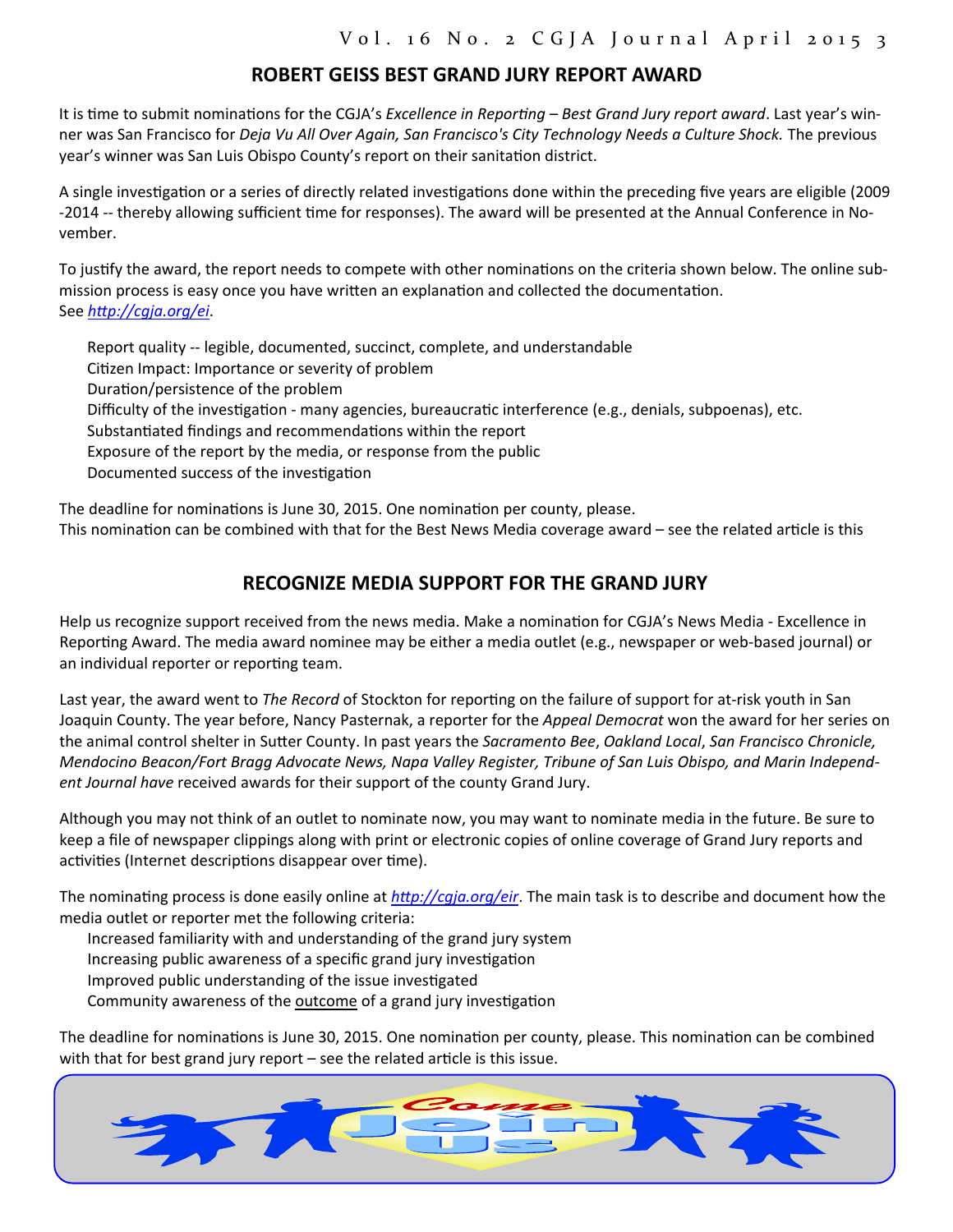## **CGJA Chapter News from Around the State** *News for You and by You By Mike Chernock MRC CommiƩee Chair and Chapter Presidents/Members*



To help create comradery in the committee and to accomplish work that is difficult to achieve on con‐ ference calls, the MRC held a face‐ to‐face retreat in Bakersfield on March 27. The main topic was "How to redesign the MRC" to meet the needs of our changing society and our membership. The mission statement designed and

approved in Bakersfield summarizes 15 plus pages of spe‐ cific activities when it states:

*It is the primary mission of the Membership Relations CommiƩee of the CGJA to maintain, support and en‐ courage all efforts necessary to keep the California Civil Grand Jury system healthy and viable. The MRC's spe‐ cific goals are to recruit and retain members as well as encourage and support the creation and continued health of county chapters.* 

The main functions defined are recruiting and keeping *members* as well as creating and supporting *chapters*. The first supplemental functions defined were membership *database maintenance* and conƟnued *support of Regional Meetings* throughout the state.

Needless to say the MRC cannot do this without a strong cadre of dedicated committee members. You will be hearing much more on specific MRC activities in the near future but if meeting great people while personally helping to strengthen the seated grand jury system and attending and supporting other chapters while amplifying the voice of the CGJA sounds like something you would like to do, then please contact me at mi‐ chael@chernockassociates.com at your earliest conven‐ ience. And if you don't think you have enough time to make a full commitment, please ask me about our new ADJUNCT MEMBERSHIP option which allows you be included in the process but only requires your direct pres‐ ence for specific projects with limited durations.

### **Contra Costa Chapter** *By Rich Knowles, President*

Contra Costa has been active in planning for the next annual conference. We have a keynote speaker (see page 1), we have a venue, and we have musical entertainment for the reception. We are close to picking a theme and are working on the other sessions for the conference.

Also, we are about to do the annual pre-selection orientation that our chapter provides for everyone that has

applied to be on next year's grand jury. Orientation lasts about an hour. The intent of the program is to provide insights for prospective jurors so they don't drop out in the first couple of days after they are selected. Planning is complete and set for the mid-April timeframe. We will have three such presentations so everyone has a chance to attend a session.

#### **San Bernardino Chapter** *Margaret Furman, President*

Vice President Margaret Furman of the San Bernardino Chapter has moved into the role of President on March 23, 2015, following the resignation of President Kent Fogleman.

Under Margaret, the chapter will continue the "meetand-greet our state legislature" project. This activity was launched in March 24, 2014, with the organization of the chapter under President Burrel Woodring. Chapter mem‐ bers have identified 16 state senate districts and 8 assembly districts serving San Bernardino County. During Kent's term of office the chapter identified the newly elected legislators and informed our *11* chapter volun‐ teers.

In addition to personally meeting our lawmakers, we are also dedicated to personally advising them that the pro‐ visions of Penal Code Section §939.22, will expire January 1, 2017, unless another statute is enacted before that date. We are finding that some legislators are unin‐ formed about the legislation and its sunset provision.

#### **Marin Chapter**

Rich Treadgold, Marin Chapter President, recently had an article published that demonstrates how a chapter can record and publicize the effectiveness of a grand jury over the years. Please go to our News blog and look for the post Ɵtled, **Marin Voice: Grand Juries Can Make a Difference**. Type in "Marin" in the Newsblog search box and that title will pop up. The complete link is:  $\frac{http://}{$ cgja.blogspot.com/2015/03/marin‐voice‐civil‐grand‐ juries‐have.html.

Congratulations to Rich for getting this published and to the Marin Chapter for this outstanding example of Im‐ plementation Review.



Thomas Bethards Sutter Peter Hiller Monterey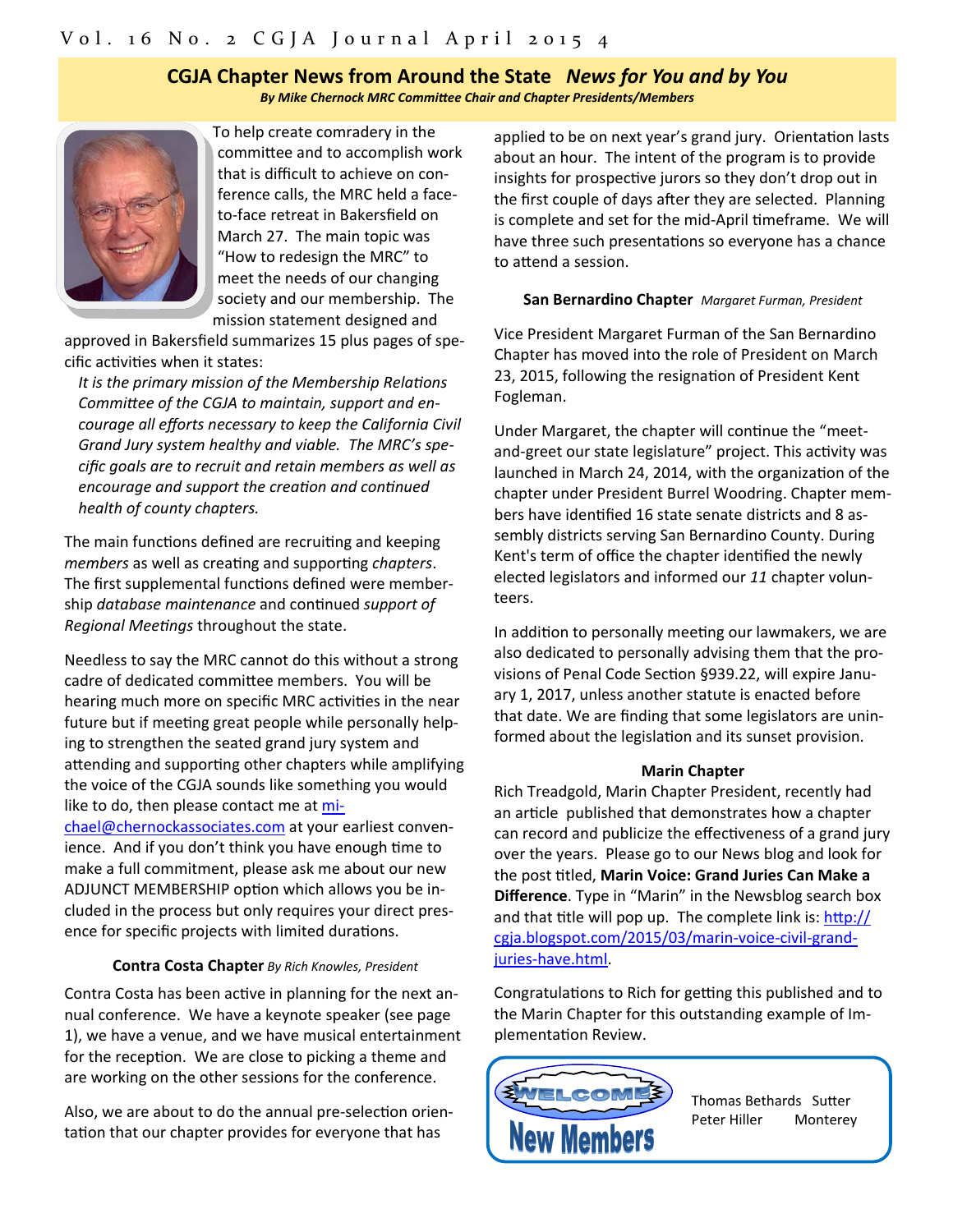# **PROCLAMATIONS FROM NAPA COUNTY BOARD OF SUPERVISORS**

By Diane Dame' Shepp, President

March of every year is proclaimed "Grand Jury Aware‐



ness Month" by the Napa County Board of Supervi‐ sors. Members of the Napa Chapter and the sitting grand jury attend the **Proclamation** presentaƟon in support of the Supervi‐ sor's recogni‐ tion of the work of the grand jury.

*Napa Chapter President Diane Dame' Shepp presents the proclamations for 2014 and 2015 to the current Grand Jury Foreperson Ross Workman*

The event also kicks‐off the effort to encourage county citizens to consider service on the grand jury.

On April 15th, the Napa Chapter will host a spring lunch‐ eon at the Napa Valley Country Club. The Napa County Superior Court supervising judge, and the presiding judge and Richard Knowles, President of the Contra Cos‐ ta Chapter will be the guest speakers. All CGJA members are welcome. For more information and reservations please contact: jkmorris1969@gmail.com.

#### **Kern Chapter Celebrates Grand Jury Awareness Week** *By Lynn Runyan, Chapter President*

The Kern County Grand Jury and the Kern County Chap‐



ter have formed a very positive connection with our local NBC station, KGET Channel 17. Over the past two months Channel 17 has interviewed the

*Kern County Grand Jurors and CGJA IMs Earlene Hightower & Gary Chaffin with Kern Chapter President Lynn Runyan (center)*

Kern County Grand Jury Foreman 2014-15 Foreman Mike Elliott and the Chapter President Lynn Runyan twice: first in January regarding "What is a Grand Jury?" and again on February

4th regarding 2015‐16 grand jury recruitment and Grand Jury Awareness. Also included in the discussion was the

Grand Jury Awareness/Recruitment booth open during the Home Show February 20‐22; some chapter members

helped staff the table, answered questions and passed out information. On Tuesday, Feb. 10th, the Kern County Board of Su‐ pervisors proclaimed February 9‐



*Awareness Week program on February 11, 2015, at the Liberty Bell in front of the Kern County Superior Court Building*

13 as Grand Jury Awareness Week. The next day, the an‐ nual Kern County Grand Jury Awareness program was held at the Liberty Bell in front of the Superior Court building and Channel 17 was there to record the event, as well as the Grand Jury Open House following held in their



offices on the 6th floor of the Superior Court Building. As a small token of our thanks to Channel 17 for their support of the grand jury, Foreman Mike Elliott presented Channel 17's Sunrise Anchor

*TV Host Kiyoshi Tomono, Kern County Foreman Mike Elliott and Kern Chapter President Lynn Runyan*

and Producer Kiyoshi Tomono a certificate of appreciation. We hope to continue this valuable partnership and cannot express our gratitude enough to KGET for bringing awareness of the grand jury process to the citizens of Kern County.

#### **San Joaquin Chapter** *By Ken Buck*

The San Joaquin County Chapter has been busy in its efforts of community outreach to educate the public and also recruit for the grand jury. Several speaking engage‐ ments have now been completed in time for grand jury signups. Don Romero, the chairperson for the Chapter's Community Outreach committee, organized talks to various organizations within the county including Rotary Clubs, Lions Clubs, Soroptimist, Institute of Community Learning, Sons in Retirement, Veteran Groups, Retirement Communities, etc.

*Continued on page 6* The impact is already being felt! These are the words from the Grand Jury Administrator: "When interested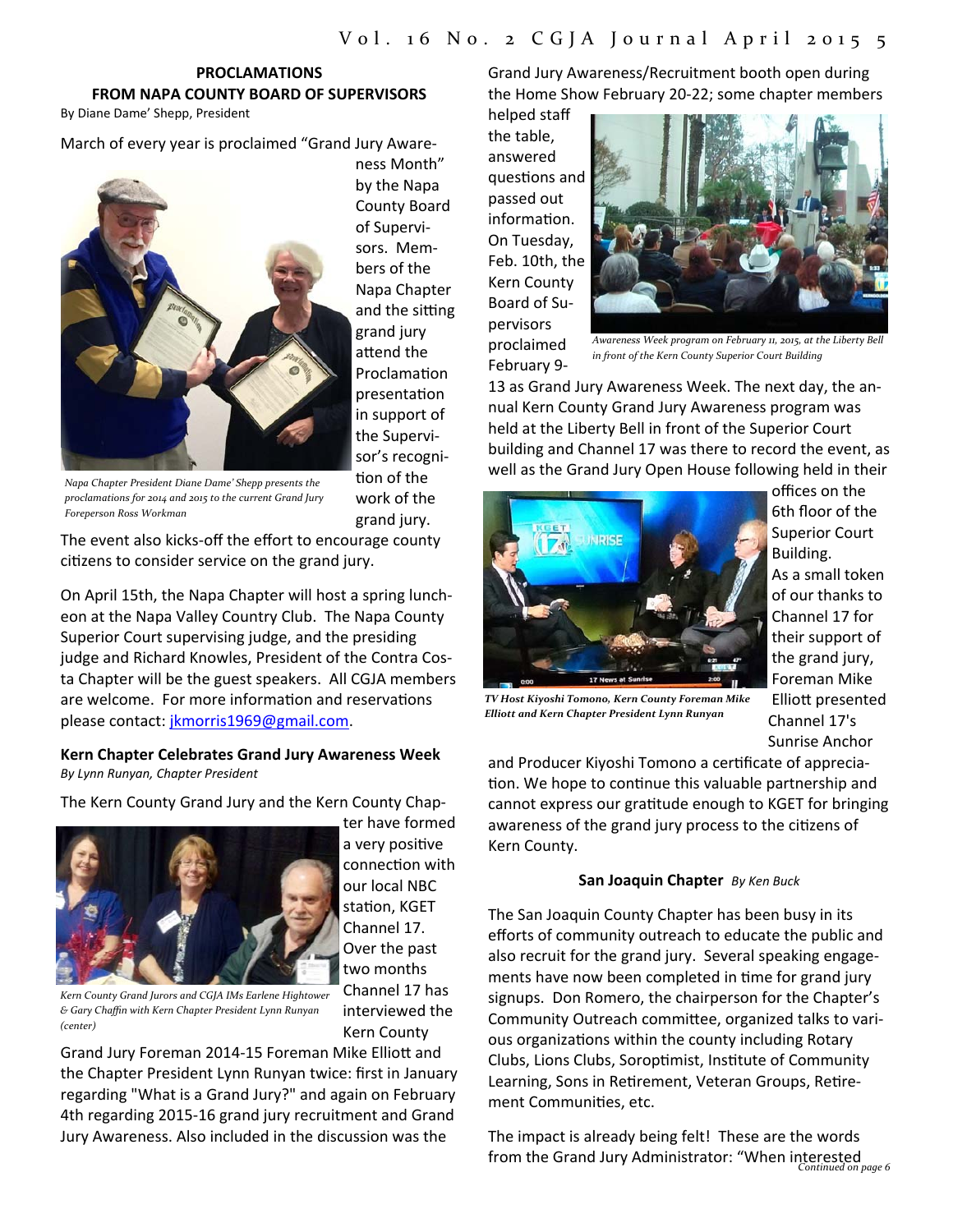# Vol. 1 6 No. 2 CGJA Journal April 2015 6

*Continued from page 5*

persons called in to inquire about serving on the grand jury, the majority have mentioned that they had attended one of the various speaking engagements given by the Local Chapter. Your enthusiasm is contagious." Several Chapter members have volunteered to speak at these community events and consist of Gary Spaugh, Lou Mey‐ er, John Britto, Larry Graser, John Nowak, Ken Buck, and Neil Holets. Recent talks have also included the San Joaquin County Assistant District Attorney, Scott Fichtner (a grand jury advisor), and he explained the difference between the civil and criminal grand juries, a question always asked by audience members.

The Chapter's Membership committee, led by Mary Finley, has also been successful in reaching out to former grand jurors and the potential recruitment as Chapter and CGJA members.

We were also successful in getting the San Joaquin County Board of Supervisors to proclaim February as Grand Jury Appreciation Month during their February 10, 2015, meeting. The proclamation read in part "Whereas, the California Grand Jurors' Association and local chapters strengthen juries statewide by providing training, tools and techniques to assure that each jury operates under the same standards of efficiency and integrity to which they hold local government." Other parts of the procla‐ mation read "Whereas, Grand Juries are crucial components of California's justice system; and Whereas, like other California counties, San Joaquin has a Grand Jury composed of individuals who dedicate their time for a full calendar year to serve in the Grand Jury system." The proclamation closed with "Now, Therefore, Be It Proclaimed that I, Bob Elliott, on behalf of the San Joaquin County Board of Supervisors hereby proclaim the month of February 2015 as San Joaquin County Grand Jury Awareness Month."

And on a final note for this quarter, the San Joaquin County Chapter is in the beginning stages of planning its second regional meeting to be held in September 2015. Stay tuned for an announcement coming soon!

# **Lifelong Learners of the Central Coast Learn About the Grand Jury**

*By Dorothy Schlitz, San Luis Obispo Chapter* 

During February, three members (Ellen Polinsky, Ron Trayner, and Dorothy Schlitz) of the San Luis Obispo For‐ mer Grand Jurors' Association presented two 2 ½-hour classes for the Lifelong Learners of the Central Coast (ELLC). ELLC is an independent, member‐driven, replace‐ ment organization to the Osher Lifelong Learning Institute (OLLI) program initiated by the California Polytechnic State University in the county in 2003.

The class goal was to help people understand the scope of the grand jury and to recruit applicants for the 2015‐ 2016 Grand Jury.

The class was titled, The San Luis Obispo County Grand Jury: It May Not Be What You Think It Is…Is It For You. Twenty-nine people attended. The class covered the following:

Grand Jury History and Jurisdiction The Grand Jury in San Luis Obispo County: Organiza‐ tional and Operational Structure The Work of the Grand Jury: Investigations and Reports Becoming a Member of the San Luis Obispo County Grand Jury, and a role play session Sample Citizen Complaint..." what would you do if."

Participants were extremely complimentary and left with a typical comment, "I now know and understand what the grand jury in San Luis Obispo is and how it works." A number of the class members expressed a sincere inter‐ est in serving on the 2015‐2016 Grand Jury and indicated they plan to apply and would look forward to the chal‐ lenges and rewards if they are selected.

The San Luis Obispo chapter was the first CGJA chapter to conduct grand jury orientation for OLLI members, resulting in a CGJA effort to encourage orientation of OLLI members throughout the state.

*Editor note: Seven similar classes have been held since 2006. If you are interested in creaƟng a program at an OLLI chapter near you, con‐ tact BeƩy J. MaƩea, Awards Chair, or Jerry Lewi, Public RelaƟons Vice‐ chair for more informaƟon.* 

# **Shasta Chapter**

*By Larry Johnson, President* 

The Shasta County Chapter has been busy assisting the Shasta County Superior Court in recruiting qualified applicants for the 2015‐2016 Grand Jury. Over a month of activity culminated in a Grand Jury Informational Meeting



on March 18. Leading up to this meeting, members of the local chapter posted flyers and hung ban‐ ners advising citizens of the opportunity to submit applica‐ tions for grand

*Ray Frisbie briefing potential jurors at Shasta County Infor‐ mation Meeting*

jury service. Message boards at local retail outlets and local radio and television stations, which conducted onair interviews with former grand jury members and ran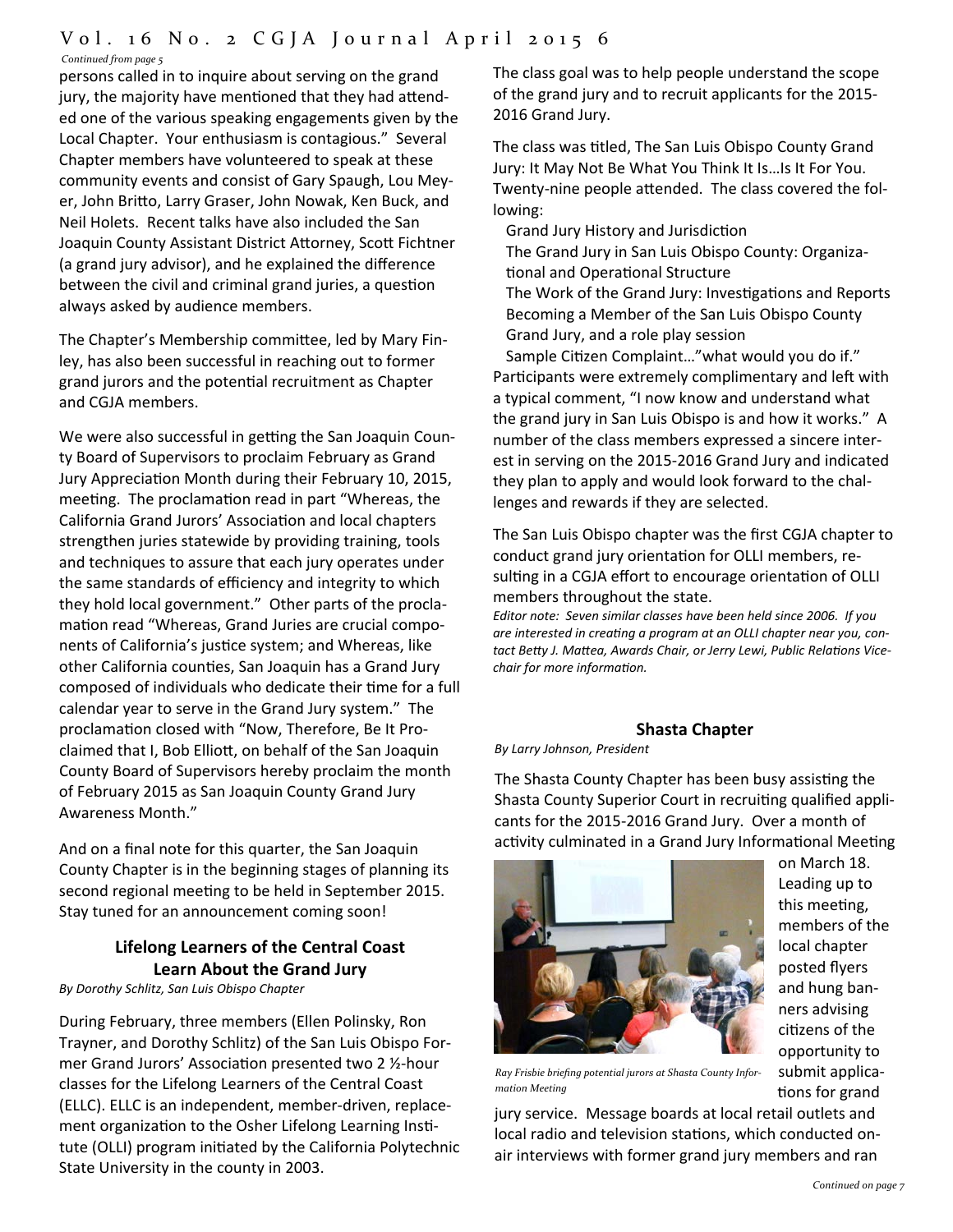## **2015 Training Schedule** *By Marsha Caranci, Training Chair*

#### cgjatraining@cgja.org

Featuring a record number on on-site training seminars, the 2015 schedule is nearly complete and all assignments of trainers have been made. We held our annual Train the Trainer meeting early in March at which we reviewed our overall curriculum, discussed a number of issues we are likely to encounter and began the process of training two new trainers, Ed Kreins from San Luis Obispo and Jeannette Monahan of Sacramento.

Registration information will be posted on our website later this month under **Training.** 

| Date                 | Venue                                    | Location           | Continued from page 6                                                                                                |
|----------------------|------------------------------------------|--------------------|----------------------------------------------------------------------------------------------------------------------|
| June 29 and 30       | San Bernardino County on-site            | San Bernardi-      | Public Service Announcements, provided valuable as-                                                                  |
|                      |                                          | no                 | sistance. Advertisements were also placed in local                                                                   |
|                      | Mendocino County on-site                 | Ukiah              | newspapers throughout the county.                                                                                    |
| July 1 and 2         | El Dorado County on-site                 | Placerville        | At the Informational Meeting, thirty-two potential                                                                   |
| July 7 and 8         | Plumas County on-site                    | Quincy             | applicants were joined by members of the current                                                                     |
|                      | Sonoma County on-site                    | Santa Rosa         | grand jury, the Shasta County Chief Executive Officer,                                                               |
| July 9 and 10        | Modoc County on-site                     | Alturas            | and a representative of the Shasta County Superior                                                                   |
|                      | Stanislaus County on-site                | Modesto            | Court Administrative Office. Shasta Chapter Secretar-                                                                |
|                      | Santa Barbara/San Luis Obispo<br>on-site | Solvang            | y/Treasurer Ray Frisbie led a presentation on the his-<br>tory and current functions of the grand jury in Califor-   |
| July 12              | Foreperson Workshop                      | San Mateo/         | nia. That was followed with members of the current                                                                   |
|                      |                                          | <b>Foster City</b> | grand jury describing their year of service and extoling                                                             |
| July 13 and 14       | Contra Costa County on-site              | Martinez           | the virtues of serving on the grand jury. Shasta Chap-                                                               |
|                      | Napa County on-site                      | Napa               | ter Director and CGJA President Karen Jahr next spoke                                                                |
|                      | Imperial County on-site                  | El Centro          | of the orientation and training that the selected grand                                                              |
| July 16 and 17       | Siskiyou County on-site                  | Yreka              | jurors and alternates would receive once their names<br>were selected at a random drawing.                           |
|                      | San Joaquin County on-site               | Stockton           |                                                                                                                      |
|                      | Santa Cruz County on-site                | Santa Cruz         | The Informational Meeting concluded with a Question                                                                  |
| July 19              | Foreperson Workshop                      | Sacramento         | and Answer session with a panel of chapter members                                                                   |
| July 20 and 21       | Sacramento Regional Seminar              | Sacramento         | fielding questions, which ranged from confidentiality<br>to the amount of time required of a grand juror             |
|                      | San Francisco County on-site             | San Francisco      | throughout the year. The suggestion that, on average,                                                                |
|                      | Mariposa County on-site                  | Mariposa           | a juror can expect to spend ten to twenty hours per                                                                  |
| July 22              | Foreperson Workshop                      | Redding            | week resulted in muffled laughter from some of the                                                                   |
| July 23 and 24       | Redding Regional Seminar                 | Redding            | hard- working members of the current grand jury who                                                                  |
|                      | Kern County on-site                      | Bakersfield        | were in attendance.                                                                                                  |
|                      | Lake County on-site                      | Lakeport           | Once the applications have been received by the                                                                      |
| July 26              | Foreperson Workshop                      | Visalia            | court, members of the Shasta Chapter Screening Com-                                                                  |
| July 27 and 28       | Monterey County on-site                  | Marina             | mittee will commence calling references and other-                                                                   |
|                      | Visalia Regional Seminar                 | Visalia            | wise assist the court in creating the final pool of indi-<br>viduals from which the 2015-2016 Shasta County          |
| July 29 and 30       | Santa Clara and San Mateo on-<br>site    | San Jose           | Grand Jury will be selected.                                                                                         |
| July 30 and 31       | Merced County on-site                    | Merced             | <b>Board Actions</b> By James Ragan Secretary                                                                        |
| August 3 and 4       | Tri Cos (Amador, Calaveras,              | San Andreas        | March                                                                                                                |
|                      | Tuolumne)                                |                    | Approved the following language concerning the deductibility of                                                      |
|                      | Humboldt/Del Norte on-site               | Orick              | annusl CGJA dues:<br>CGJA annual membership dues of \$75 or less are of token value,                                 |
| August 6 and 7       | Inyo/Mono Counties on-site               | Bishop             | not substantial, and fully deductible.                                                                               |
| August 10 and 11 TBD | Lassen County on-site                    | Susanville         | In order to allow us to include Board actions from the current                                                       |
| August 12 and 13 TBD | Sierra County on-site                    | Downieville        | months Board meeting, we have changed the journal dead-                                                              |
| August 21 and 22 TBD | San Benito County on-site                | Hollister          | line to the Monday after odd-numbered month Board meet-<br>ings, which are the 4 <sup>th</sup> Monday of each month. |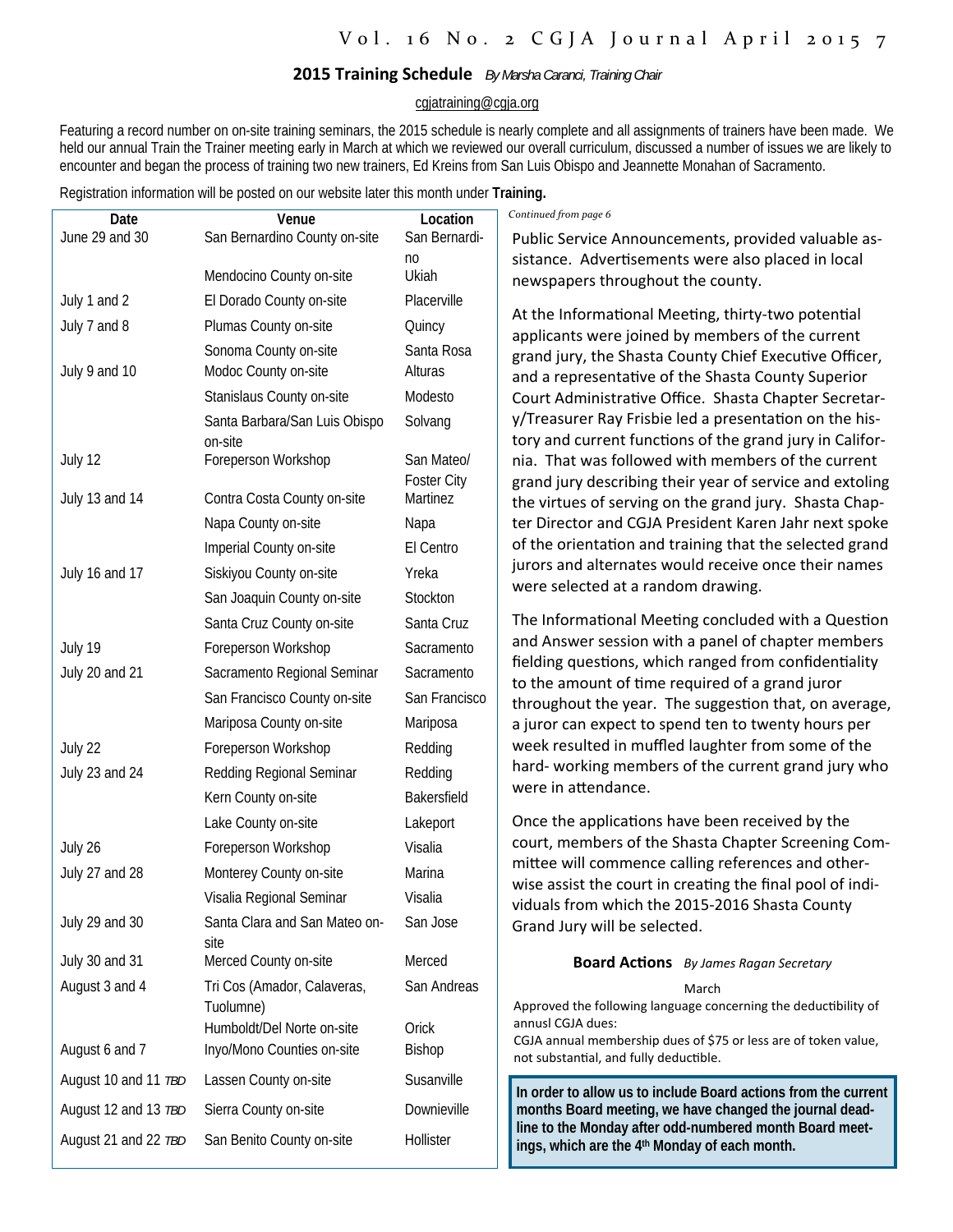# **Madera Chapter Conducts High School Education about Grand Juries**

## *By Jerry Lewi*

In the last issue, Jeannie Turpenen, Madera Chapter Pres‐ ident, reported on a class that members of the Madera Chapter conducted at Yosemite High School in Oakhurst. Being interested in activities of this kind, I followed up with Jeannie and received from Ben Kelly, the leader of the chapter group, a detailed outline of the course. Here is a summary of the course that could serve as a model for other chapters going forward with similar educational opportunities. Congratulations to the Madera Chapter for this significant achievement.

The 90‐minute program was conducted by Kelly, Linda Pennington and David Lopez and was repeated to three classes during the day. After introductions, the purpose of the grand jury was explained as one of two processes by which an ordinary citizen can have input into government. One process is by voting. The second is by investigating government within the county, the grand jury.

Then the class is "sworn in" as a grand jury and given sev‐ eral complaints to evaluate. One example: What would you think if I told you that the Superintendent of Schools used his access to computer records to change a stu‐ dent's record, thereby qualifying the student for admis‐ sion to a college that he otherwise would not be eligible to attend? The "jury" is asked to evaluate what information is required, who to interview and what action the jury might take. This interactive nature of the course is, to this reporter, one of the highlights of the program.

Following this exercise, the three instructors present in‐ formation about the grand jury process in a more typical fashion. Topics include grand jury history, qualifications, rules of procedure, organization, how to conduct investigations and write reports.

The class concludes by handing to each student copies of recent Madera Grand Jury reports on the education system in their county with the idea that the regular class teachers would hold a follow‐up discussion on the re‐ ports as a homework assignment.

The program was well-received and, as evidence of that, the team was invited to return next year.

The program was made possible when Kelly emailed Deb‐ orah Brown, Government Teacher at Yosemite High School, and proposed the Grand Jurors' Association presentation. Deborah Brown included Amy Weigel, the

other Government Teacher at Yosemite High School, and Kelly was invited to meet with Brown and Weigel during a teacher planning day. The Madera Chapter and CGJA ap‐ preciate the support and participation of these fine teachers and the administrative support that made it possible.

> For more information you may contact Jeannie, jeannieturpenen@gmail.com or Ben, kellybr2012@gmail.com

#### **Ask the Trainer**

*This is another in a series of articles aimed at current jurors, especially those who have taken advantage of our Introductory Membership (IM). We try to remind you of key issues on a timely basis throughout the year. Please remember the following:*  Any trainer is happy to try to answer specific questions in their *area of experƟse and may be contacted by using the infor‐ mation in Tab 8 of our training manual; you may not take any response as legal advice; and you should contact your local legal advisors frequently to answer questions. Please submit quesƟons to me or the Journal Editor for future responses. Marsha Caranci, CGJA Training Chair cgjatraining@cgja.org* 

#### **Final Report Approval**

*By BeƩe Flick and Jerry Lewi* 

The end of your term is looming on the horizon and you will want to release all of your reports before your term is over (Hasn't the year just flown by?). To assist you in taking the final draft to a fully approved, released report, here is a check list of all the steps required to do that:

- 1. Draft completed by Investigating Committee.
- 2. Final Verification (Exit) Interview with subject of investigation – not required but highly recommended. You must have interviewed the subject of the investigation, but the exit interview is optional.
- 3. Fully reviewed by Editorial Committee, who has assured compliance with your editorial standards.
- 4. Reviewed and approved by full panel with a mini‐ mum of 12 votes approving release (8 in 11‐member body).
- 5. Reviewed by your legal advisor. Note: Some juries take the above three steps in a different order which is fine as long as it conforms to your own rules of procedure.
- 6. Submitted to Presiding or Supervising Judge for approval.
- 7. Delivery of report to any entity for which a response is required, two working days before release to the public.
- 8. Released to public and the media. As a minimum,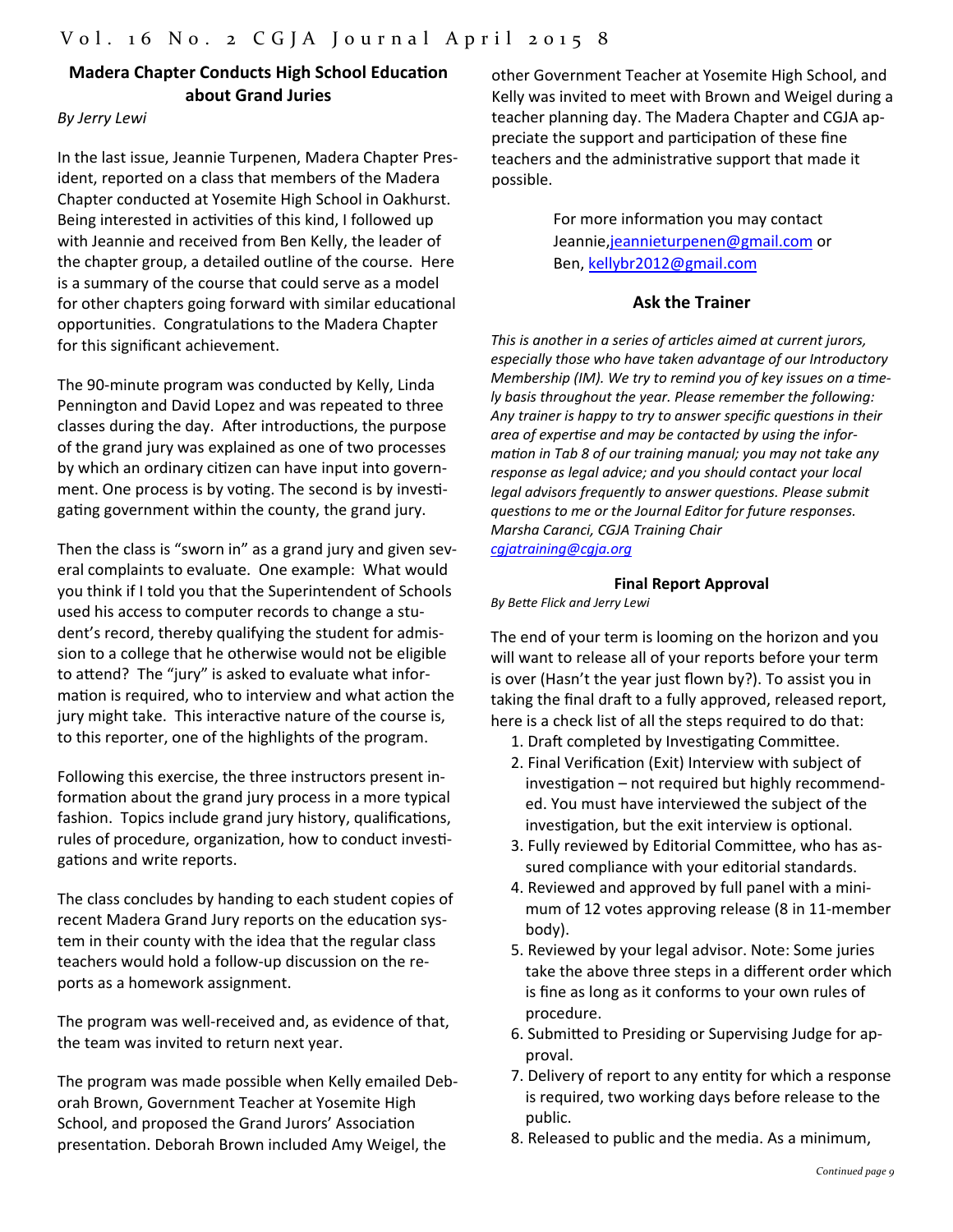*Continued from page 8*

we suggest that printed copies should go to at least the county clerk, local libraries and other forums for public distribution. Compact disks may be used for additional distribution. Consider using a press release. There is also a statutory requirement that a copy is to go to the State Archivist. Check with your county clerk as to who may be taking care of this.

- 9. Arrange for the report to be posted on your grand jury website.
- 10. Include each individual final report in your consoli‐ dated end‐of‐term report, which can be published at the end of your term.

For a more complete and detailed check list, go to our website, www.cgja.org and under **Jury Resources**, go to **Sample Documents** and look for Checklist for Approval of Grand Jury Report, as well as some samples of transmittal slips.

# **hƩp://cgja.org**

In the spirit of continuous improvement we have made some minor changes in the menu structure of our website in order to improve accessibility to useful information. You will notice additional menu taps across the top of the home page. The new items are: **Jury Resources**, that compiles a number of useful items of pri-mary interest to sitting jurors; **Membership**, that hosts all information regarding application or renewal of any form of membership; and **Awards**, that now includes a new page of sum-mary information of all our awards with links to detailed information about each award includ-ing instructions how to submit nominations.

Under the **Jury Resources** tab, you will find that on the **Links** tab, we have added some additional links to documents regarding several different forms of local government subject to grand jury investigations. They include LAFCos, Joint Pow-ers Authorities and Special Districts.

We hope these changes are helpful and note we are always eager to hear suggestions how we can make our website even more useful and "friendly." Submit your comments to:

PublicRelations@cgja.org

| <b>Balance Sheet</b><br>As of December 31, 2014 |                         |           |  |  |
|-------------------------------------------------|-------------------------|-----------|--|--|
|                                                 |                         |           |  |  |
| ASSETS                                          |                         | TOTAL     |  |  |
| <b>Current Assets</b>                           |                         |           |  |  |
| <b>Bank Accounts</b>                            |                         |           |  |  |
| General Fund                                    |                         |           |  |  |
| <b>Chase Checking</b>                           | \$                      | 30,458    |  |  |
| <b>Chase Savings</b>                            | \$                      | 91        |  |  |
| <b>Bill Trautman Memorial Fund</b>              | \$                      | 2,910     |  |  |
| J. Zepp Fund                                    | \$                      | 5,100     |  |  |
| <b>Rainy Day Fund</b>                           | \$                      | 20,000    |  |  |
| <b>Training Reserve</b>                         | \$                      | 15,000    |  |  |
| <b>Training Scholarship</b>                     | \$                      | 3,760     |  |  |
| <b>Total Chase Savings</b>                      | $\overline{\mathbf{s}}$ | 46,861    |  |  |
| <b>Excess Income Reserve</b>                    | \$                      |           |  |  |
| PayPal deposit account                          | \$                      |           |  |  |
| <b>Total General Fund</b>                       | \$                      | 77,320    |  |  |
| Savings (deleted)                               | \$                      |           |  |  |
| <b>Total Bank Accounts</b>                      | \$                      | 77,320    |  |  |
| <b>Accounts Receivable</b>                      |                         |           |  |  |
| <b>Accounts Receivable</b>                      | \$                      |           |  |  |
| Total Accounts Receivable                       | Ŝ                       |           |  |  |
| Other current assets                            |                         |           |  |  |
| <b>Credit Card Receivables</b>                  | \$                      |           |  |  |
| <b>Undeposited Funds</b>                        | \$                      |           |  |  |
| <b>Total Other current assets</b>               | \$                      |           |  |  |
| <b>Total Current Assets</b>                     | \$                      | 77,320    |  |  |
| <b>Fixed Assets</b>                             |                         |           |  |  |
| <b>Property and Equipment</b>                   |                         |           |  |  |
| <b>Fixed Assets</b>                             | \$                      | 13,950    |  |  |
| <b>Accumulated Depreciation</b>                 | Ş                       | (10, 397) |  |  |
| <b>Total Fixed Assets</b>                       | \$                      | 3,553     |  |  |
| <b>TOTAL ASSETS</b>                             | \$                      | 80,873    |  |  |
| LIABILITIES AND EQUITY                          |                         |           |  |  |
| <b>Liabilities</b>                              |                         |           |  |  |
| <b>Current Liabilities</b>                      |                         |           |  |  |
| Accounts Payable                                |                         |           |  |  |
| <b>Total Credit Cards</b>                       | \$                      |           |  |  |
| <b>Total Current Liabilities</b>                | \$                      |           |  |  |
| <b>Total Liabilities</b>                        | \$                      |           |  |  |
| <b>Equity</b>                                   |                         |           |  |  |
| <b>Opening Balance Equity</b>                   | \$                      |           |  |  |
| <b>Retained Eamings</b>                         | \$                      | 89,562    |  |  |
| <b>Net Income</b>                               | \$                      | (8,689)   |  |  |
| <b>Total Equity</b>                             | \$                      | 80,873    |  |  |
| TOTAL LIABILITIES AND EQUITY                    | \$                      | 80,873    |  |  |
|                                                 |                         |           |  |  |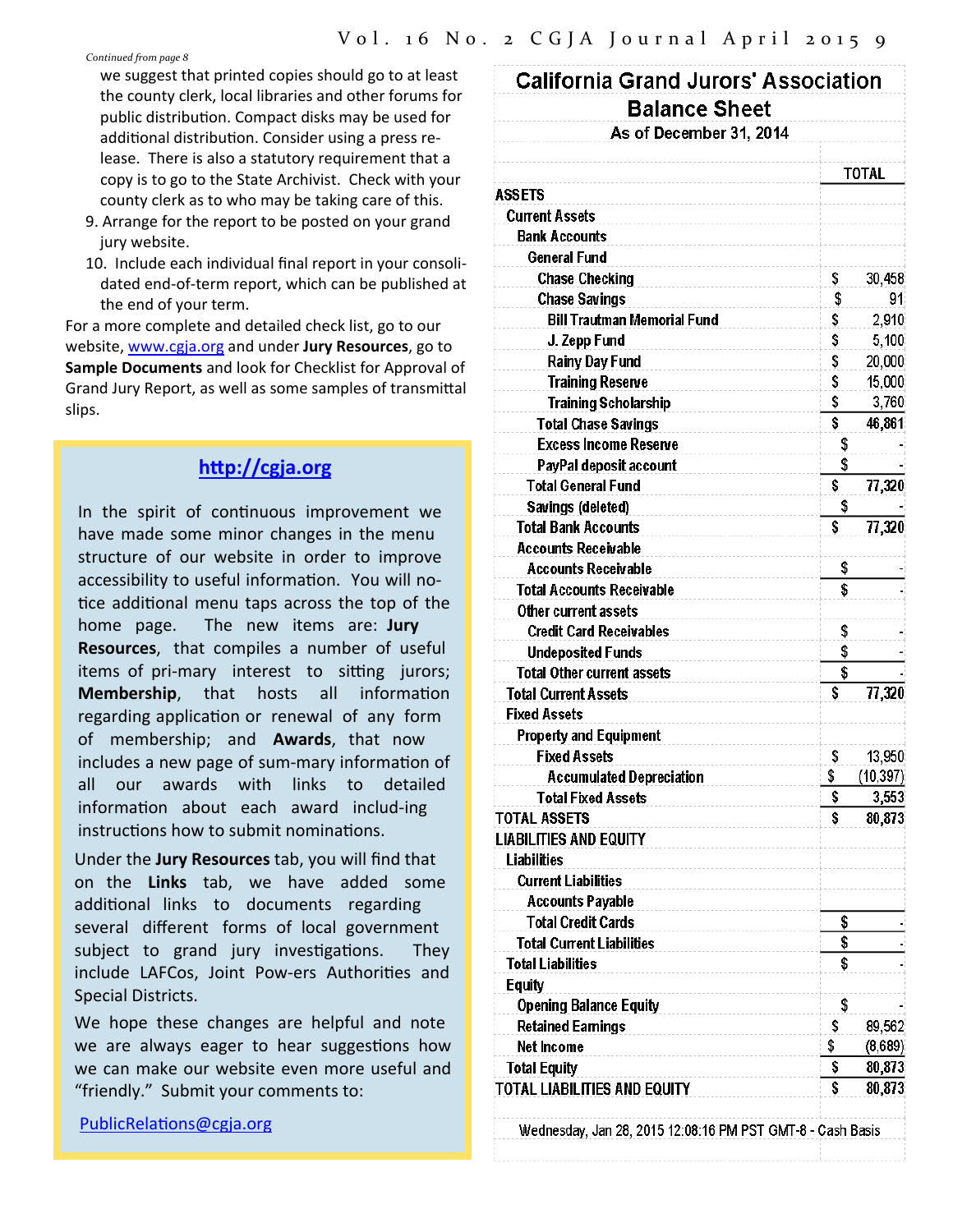| Budget vs. Actuals: FY2014 (Jan 2014 - Dec 2014) - FY14 P&L | January - December 2014 |               |    |               |    |             |  |
|-------------------------------------------------------------|-------------------------|---------------|----|---------------|----|-------------|--|
|                                                             | <b>Total</b>            |               |    |               |    |             |  |
|                                                             |                         | <b>Actual</b> |    | <b>Budget</b> |    | over Budget |  |
| Income                                                      |                         |               |    |               |    |             |  |
| <b>Total Administration Income</b>                          | \$                      | 41            | \$ | 23,139        | \$ | (23,098)    |  |
| <b>Total Annual Conference Income</b>                       | \$                      | 9,275         | \$ | 15,500        | \$ | (6, 225)    |  |
| <b>Total Finance Committee Income</b>                       | \$                      | 2,805         | \$ | 1,031         | \$ | 1,774       |  |
| Total Membership Committee Income                           | \$                      | 6,160         | \$ | 9,750         | \$ | (3, 590)    |  |
| Total Other Work Groups Income                              | \$                      | 1,375         | \$ | 1,500         | \$ | (125)       |  |
| <b>Total Public Relations Income</b>                        | \$                      | 955           | \$ | 1,500         | \$ | (545)       |  |
| <b>Publications and Merchandise</b>                         | \$                      | 23            |    |               | \$ | 23          |  |
| <b>Total Training Income</b>                                | \$                      | 104,148       | \$ | 95,000        | \$ | 9,148       |  |
| Uncategorized Income                                        | \$                      | 525           |    |               | \$ | 525         |  |
| <b>Total Income</b>                                         | \$                      | 125,307       | \$ | 147,420       | \$ | (22, 113)   |  |
| <b>Gross Profit</b>                                         | \$                      | 125,307       | \$ | 147,420       | \$ | (22, 113)   |  |
| Expenses                                                    |                         |               |    |               |    |             |  |
| <b>Total Adminstration</b>                                  | \$                      | 7,659         | \$ | 21,550        | \$ | (13,891)    |  |
| <b>Total Annual Conference Expenses</b>                     | \$                      | 20,318        | \$ | 15,500        | \$ | 4,818       |  |
| <b>Total Education Expenses</b>                             | \$                      | 150           | \$ | 350           | \$ | (200)       |  |
| <b>Total Finance Committee Expenses</b>                     | \$                      | 1,688         | \$ | 1,416         | Ş  | 272         |  |
| <b>Total Membership Committee Expenses</b>                  | \$                      | 504           | \$ | 1,750         | \$ | (1, 246)    |  |
| <b>Total Other Committee Expense</b>                        | \$                      | 1,196         | \$ | 1,850         | \$ | (654)       |  |
| <b>Total Public Relations Committee</b>                     | \$                      | 5,684         | \$ | 6,280         | \$ | (596)       |  |
| Total Publications and Merchandise Expense                  | \$                      | 47            | \$ | 100           | \$ | (53)        |  |
| <b>Total Training Committee Expenses</b>                    | \$                      | 96,751        | \$ | 99,000        | \$ | (2, 249)    |  |
| <b>Total Expenses</b>                                       | \$                      | 133,996       | \$ | 147,796       | \$ | (13,800)    |  |
| Net Operating Income                                        | \$                      | (8,689)       | \$ | (376)         | \$ | (8,313)     |  |
| Net Income                                                  | \$                      | (8,689)       | \$ | (376)         | \$ | (8,313)     |  |
|                                                             |                         |               |    |               |    |             |  |
|                                                             |                         |               |    |               |    |             |  |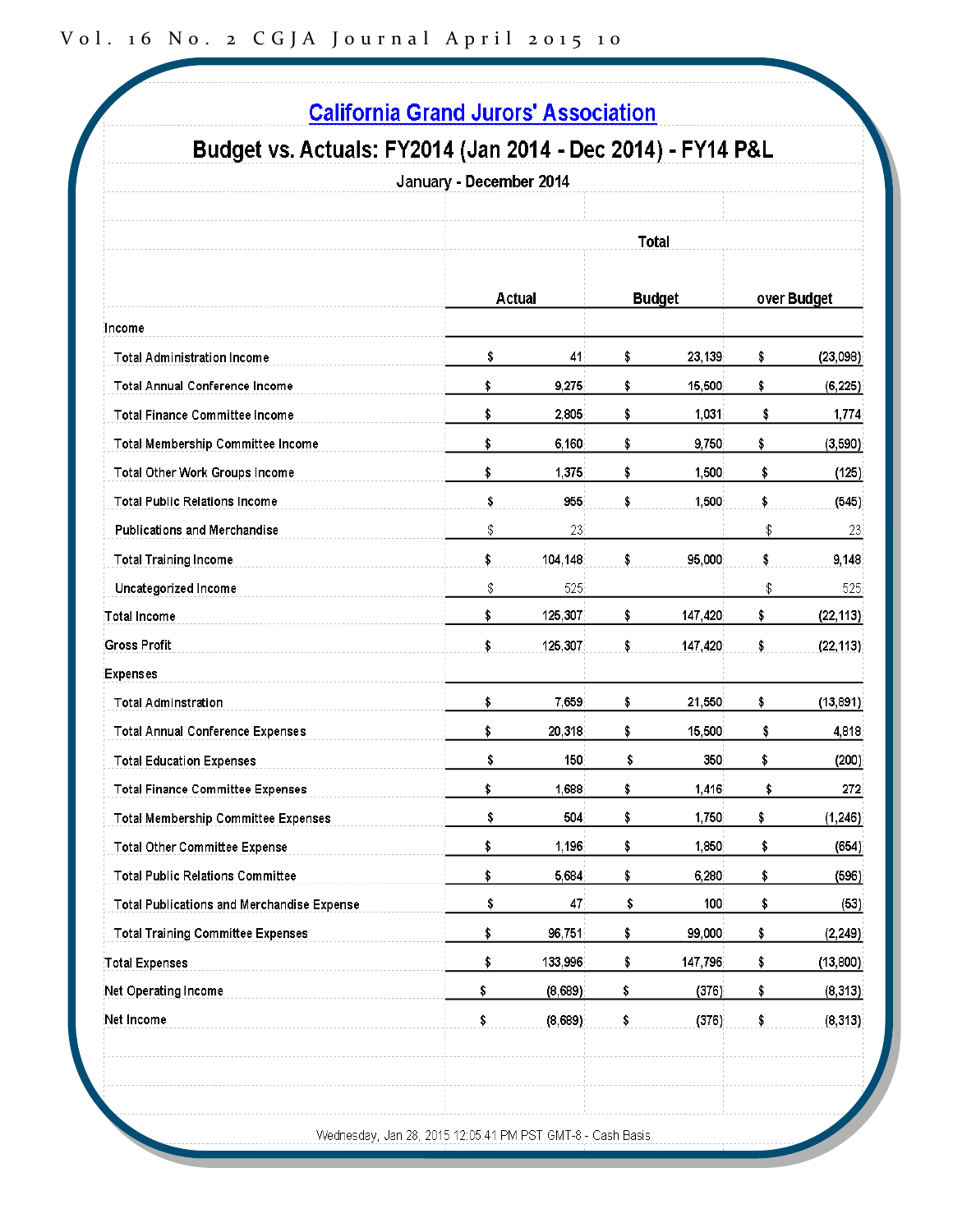# CGJA Officers

**President Karen Jahr** karen.jahr@sbcglobal.net **Vice President**

**Diane Dame' Shepp** napacgja@gmail.com

**Jim Ragan** Jimragan@charter.net

**Secretary**

# **Treasurer Lou Meyer**

lou.meyercgja@comcast.net

#### **Grand Juror Chapters and AssociaƟons By County**

**Butte Chapter** *Ken Fleming, President kenplan67@gmail.com* **Contra Costa Chapter**  Rich Knowles, President grichthek@gmail.com **El Dorado Association** \* Deb Haas, President debdon515@att.net **Fresno Chapter** Richard Allen, (Intrm.) President rickfresno1@att.net **Glenn Chapter** Cynthia Hunt, President clhunt0@gmail.com **Humboldt Chapter** Louise Jacobson, President xlj5535@yahoo.com **Kern Chapter** Lynn Runyan, President runyanly@yahoo.com **Los Angeles Chapter** Bill Selditz, President whseld@aol.com **Madera Chapter** Jeannie Turpenen, President jeannieturpenen@gmail.com **Marin Chapter** Rich Treadgold, President richtreadgold@gmail.com **Napa Chapter** Diane Dame' Shepp, President napacgja@gmail.com **Orange Association\*** John Moohr, President ijmoohr1@verizon.net **Placer Chapter** Al Witten, President info@PCGJA.org **Plumas Chapter** Mark Murray, President slpdhd@yahoo.com **Sacramento Chapter**  Joseph Maloney, President joepm@pacbell.net **San Bernardino**  Margaret Furman, President mefurman@verizon.net **San Diego Association\*** Jim Lewis, President grandpajim@att.net **San Francisco Chapter** Linda Clardy, President clardysfcgj@gmail.com **San Joaquin Chapter** Gary L. Spaugh, President **gspaugh2@gmail.com San Luis Obispo Chapter** Ed Kreins, President edandem34@gmail.com **San Mateo Chapter Barbara Arietta, President barietta@hotmail.com Santa Cruz Chapter** Erik Zinn, President enzinn@gmail.com **Shasta Chapter Larry Johnson, President calbear72@sbcglobal.net Solano Chapter 3. Judy Calpo, President** *iudyagogo@peoplepc.com* **Sonoma Chapter** Richard Klein, President kleinmain@gmail.com **Stanislaus Chapter** Carmen Morad, President carmenmorad@yahoo.com **Sutter Chapter Beckie Jennings, President beckie.jennings@gmail.com Tulare Chapter Chuck White, President** chuck white49@yahoo.com **Yolo Chapter** Barbara Sommer, President basommer@ucdavis.edu **Yuba Chapter** Mike Boom, President mike@boomfamily.net

#### **CGJA Directors**

#### *North*

**Marsha Caranci,** Shasta caranci@aol.com

**Karen Jahr**, Shasta karen.jahr@sbcglobal.net

**Beckie Jennings,** SuƩer beckie.jennings@gmail.com

**Jerry Kunkle,** BuƩe sjkunkle@hotmail.com

*Central* **Lloyd Bell,** Contra Costa lloyd.bell@comcast.net

**Karin Hern**, Marin karinhern2322@comcast.net

**Diane Dame' Shepp,** Napa napacgja@gmail.com

**Gary Spaugh,** San Joaquin gspaugh2@gmail.com

#### *South*

**Medsie Bolin,** Fresno medsiebolin@gmail.com

**Dianne Hoffman**, Orange cgjamailbox@gmail.com

**Jerry Lewi,** Ventura cgjaprguy@roadrunner.com

**Jim Ragan,** San Luis Obispo Jimragan@charter.net

#### *Member at Large*

**Lou Meyer**, San Joaquin lou.meyercgja@comcast.net

**\*Independent Past Grand Jurors' AssociaƟon**

**Annual Conference** Diane Dame' Shepp napacgja@gmail.com

**Legal & LegislaƟve Resources** Larry Johnson calbear72@sbcglobal.net

**Awards Betty Mattea** bjmattea@sonic.net

**Training** Marsha Caranci caranci@aol.com

**Standing Committee Chairs Finance**

Lloyd Bell lloyd.bell@comcast.net

**Public Relations** Jim Ragan Jimragan@charter.net **Membership RelaƟons** Mike Chernock

michael@chernockassociates.com

**CGJA Mailing Address:** 1017 L Street #320, Sacramento, CA 95814-3805 ATTN: Committee or Director of your choice